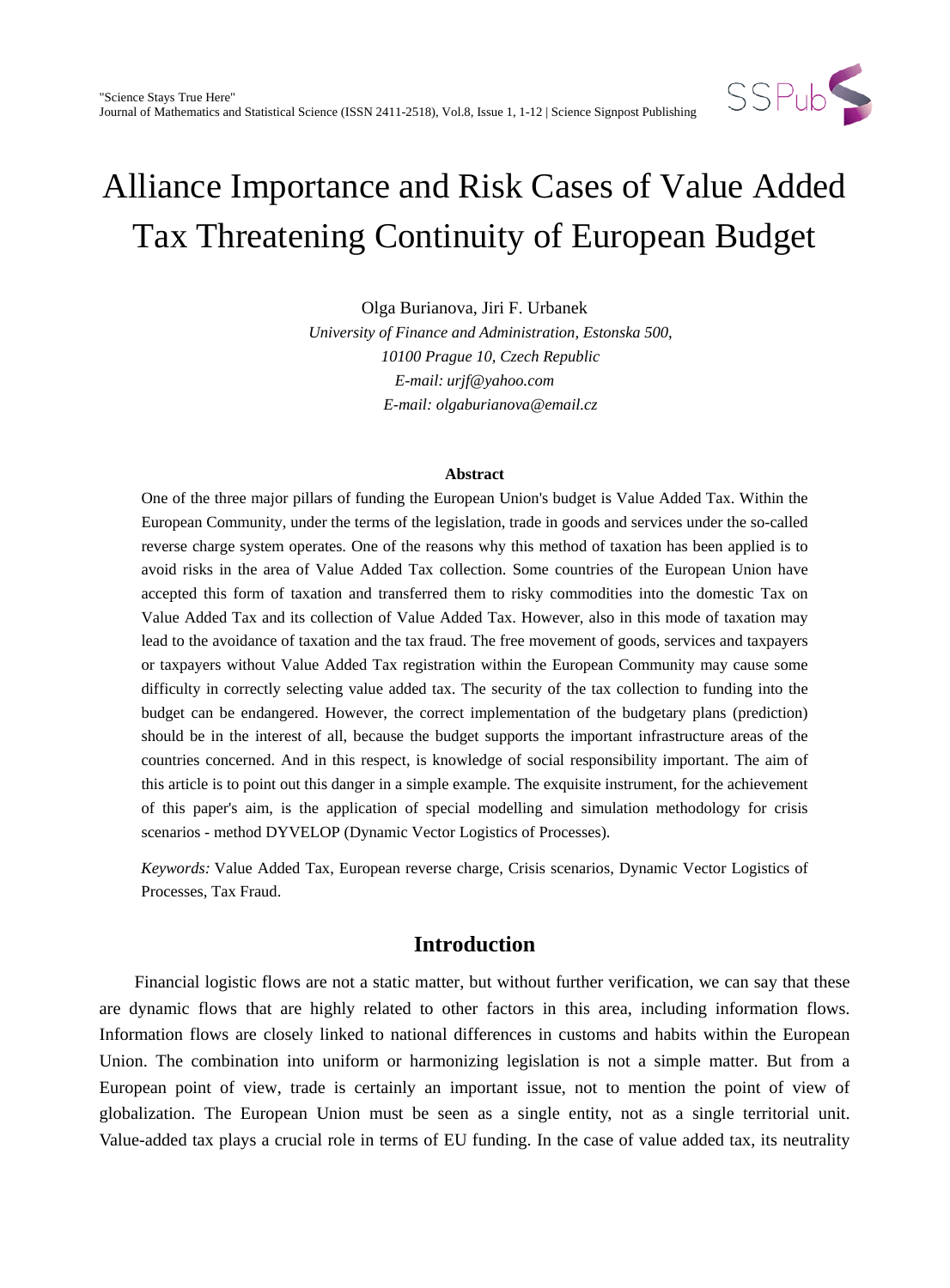should be ensured in every economic activity. The European Union as a whole diversified the risk of tax fraud on this tax by introducing a reverse charge.

### **Model and Analysis**

The basis for determining the methodology to meet the objectives set out in this article is to link qualitative and quantitative research. For the purposes of this paper, the method  $DYVELOP \odot /$  dynamic vector logistics will be used, in a static image and live in PowerPoint with structured real time, environments and entities. This way, it will be possible to clearly see selected financial flows from the tax agenda, which contribute mainly to complex financing in the Czech Republic, in individual process logistic systems with the capture of sources and financing objectives. The advantage of this method is the fact that it is possible to express not only the ties between individual entities in different environments, but also their relationships. This article describes the basics of the priority financial flows in the Czech Republic. The DYVELOP © method can process a "case" entity that will be used in further scientific research when financial flows and their relationships will be analyzed and critical or crisis areas that negatively affect financial flows will be identified. "The DYVELOP method uses the following special terminology for the purposes of this article: The Entity is all that exists or what can only be imagined in human consciousness on any scene. Dominance is the dominant aspect of the scene. Domains = real time t and environment - ENV are dominant entities that are absolutely independent of the controlling of human consciousness. Environment (ENV) is the first entity species that has the role of the main domain of any scene that defines the implementation framework (field) of the abstract superclass [UML] without a defined controlling actor. The processor (PrS), the second entity species, fulfilling the role of transformation of inputs into emerging new things (products), is the object in the role of the structural thing, the regulation of which is performed by an external controlling actor from a defined environment. We model five types of PrS. The case (the CASE) is the third entity species that performs the role of a complex situational arrangement of procedural entities, performing under certain circumstances and conditions. Urbanek (2013). Value added tax is one of the three pillars of financing the European budget. Table 1 shows the sum of the total value added tax allocated for the years 2005 to 2017 in Czech Republic. Financial Administrative (2019). This sum of the total value added tax is divided in sectors according to section CZ-NACE. Czech Statistical Office (2019).

The basis for determining the methodology to meet the objectives set out in this article is to link qualitative and quantitative research. For the purposes of this paper, the method DYVELOP © /dynamic vector logistics will be used, in a static image and live in PowerPoint with structured real time, environments and entities. This way, it will be possible to clearly see selected financial flows from the tax agenda, which contribute mainly to complex financing in the Czech Republic, in individual process logistic systems with the capture of sources and financing objectives. The advantage of this method is the fact that it is possible to express not only the ties between individual entities in different environments, but also their relationships. This article describes the basics of the priority financial flows in the Czech Republic. The DYVELOP © method can process a "case" entity that will be used in further scientific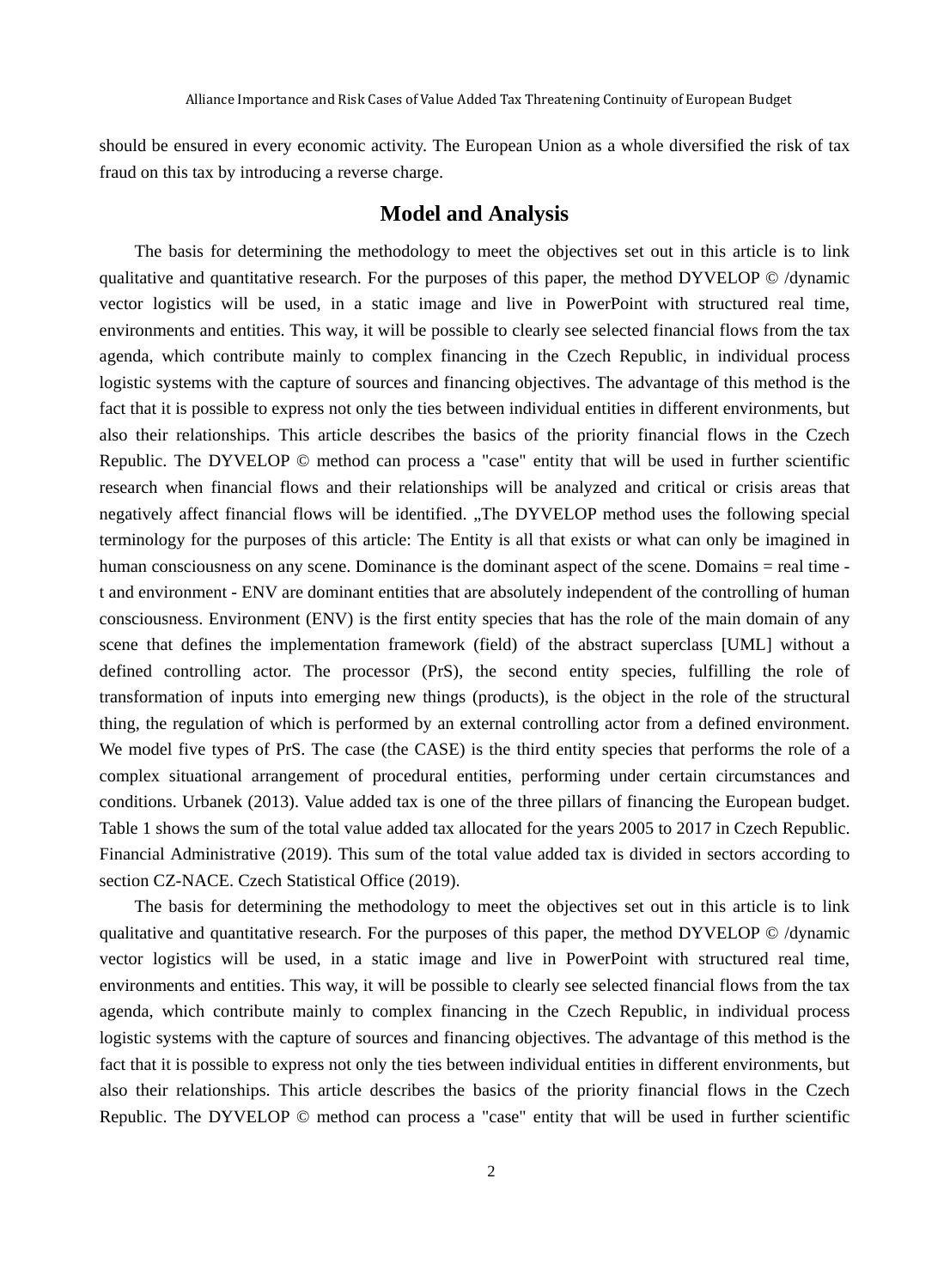research when financial flows and their relationships will be analyzed and critical or crisis areas that negatively affect financial flows will be identified. "The DYVELOP method uses the following special terminology for the purposes of this article: The Entity is all that exists or what can only be imagined in human consciousness on any scene. Dominance is the dominant aspect of the scene. Domains = real time t and environment - ENV are dominant entities that are absolutely independent of the controlling of human consciousness. Environment (ENV) is the first entity species that has the role of the main domain of any scene that defines the implementation framework (field) of the abstract superclass [UML] without a defined controlling actor. The processor (PrS), the second entity species, fulfilling the role of transformation of inputs into emerging new things (products), is the object in the role of the structural thing, the regulation of which is performed by an external controlling actor from a defined environment. We model five types of PrS. The case (the CASE) is the third entity species that performs the role of a complex situational arrangement of procedural entities, performing under certain circumstances and conditions. Urbanek (2013). Value added tax is one of the three pillars of financing the European budget. Table 1 shows the sum of the total value added tax allocated for the years 2005 to 2017 in Czech Republic. Financial Administrative (2019). This sum of the total value added tax is divided in sectors according to section CZ-NACE. Czech Statistical Office (2019).

| Sectors according to CZ-NACE                                       | <b>Granted Tax</b> |                  |
|--------------------------------------------------------------------|--------------------|------------------|
|                                                                    | (Value Added       | Number of tax    |
|                                                                    | $\text{Tax})$ (in  | returns (in pcs) |
|                                                                    | thousand CZK)      |                  |
| Section 0 - Not Specified                                          | 269 309 868        | 1 506 772        |
| Section A - Agriculture, Forestry and Fisheries                    | $-28874770$        | 1730430          |
| Section B - Mining and Quarrying                                   | 39 224 864         | 47 549           |
| Section C - Manufacturing                                          | 246 938 128        | 5 309 129        |
| Section D - Electricity, Gas, Heat and Air Conditioning            | 238 492 490        | 228 765          |
| Section E - Water Supply; Activities Related to Waste Water, Waste | 22 243 989         | 265 090          |
| and Remediation                                                    |                    |                  |
| Section F - Construction                                           | 75 509 196         | 6 0 30 6 57      |
| Section G - Wholesale and Retail; Repair and Maintenance of Motor  | 1 829 604          | 12 153 367       |
| Vehicles                                                           | 702                |                  |
| Sector H - Transport and Storage                                   | 132 373 437        | 1988004          |
| Section I - Accommodation, Catering and Hospitality                | 56 685 459         | 1 564 914        |
| Section J - Information and Communication Activities               | 274 640 841        | 1 330 132        |
| Section K - Finance and Insurance, 65, 66)                         | 44 428 877         | 199 271          |
| Section L - Real Estate Activities (68)                            | 149 027 757        | 1918713          |

Table 1: Total Value Added Tax Suma for the Years 2005-2017 (Since EU Accession) (in CZK Thousand and Number of Tax Returns)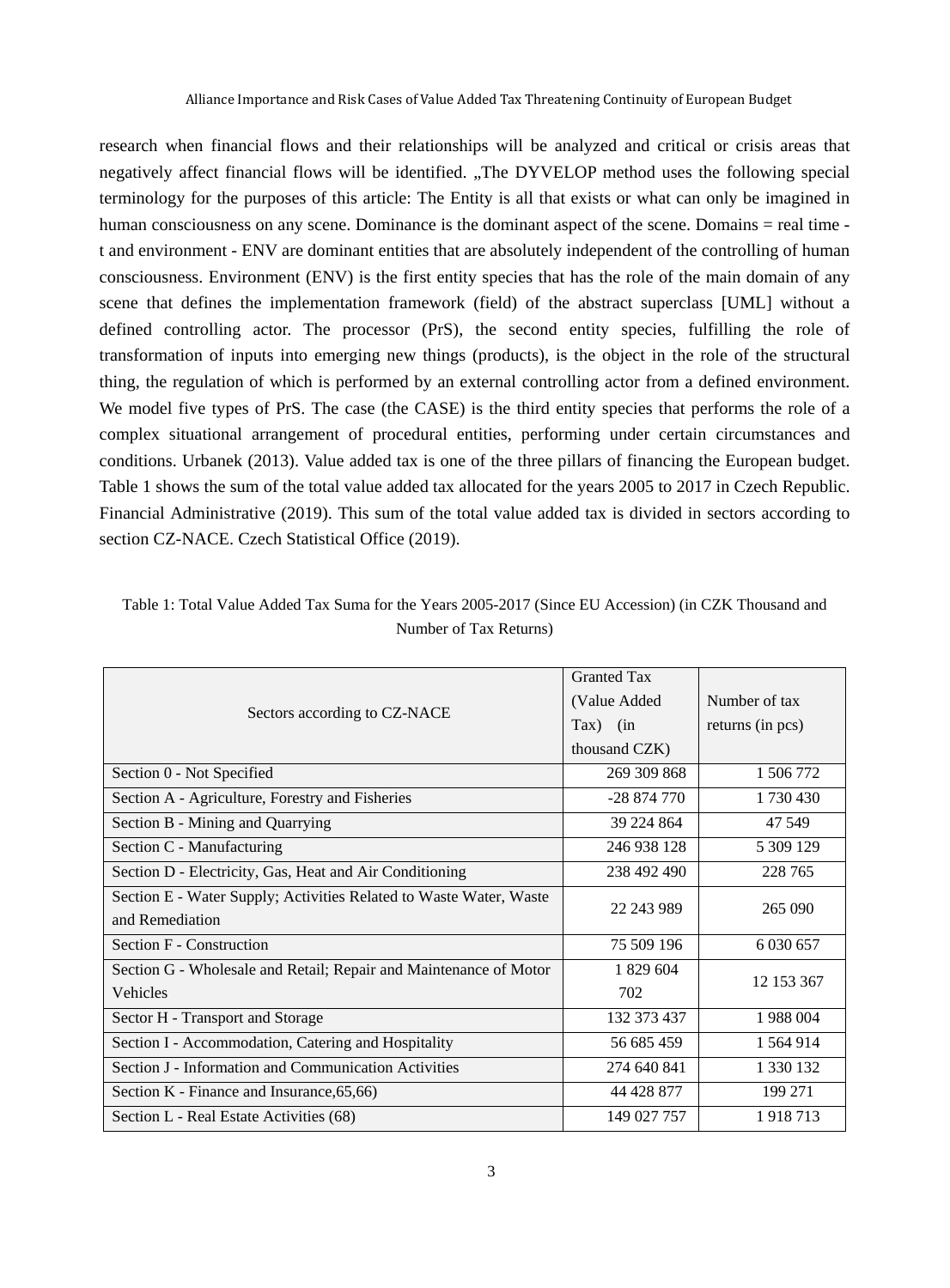| Section M - Professional, Scientific and Technical Activities<br>(69,70,71,72,73,74,75) | 278 851 207 | 3 999 688    |
|-----------------------------------------------------------------------------------------|-------------|--------------|
| Section N - Administrative and Support Activities<br>(77, 78, 79, 80, 81, 82)           | 102 632 487 | 1 0 24 6 0 9 |
| Section O - Public Administration and Defense; Compulsory Social<br>Security (84)       | 27 712 363  | 194 387      |
| Section $P$ - Education $(85)$                                                          | 11 739 186  | 217 064      |
| Section Q - Health and Welfare (86,87,88)                                               | 20 644 066  | 186931       |
| Section R - Cultural, Entertainment and Leisure Activities                              | 20 482 273  | 511 302      |
| Section S - Other Activities (94,95,96)                                                 | 45 888 817  | 1 175 785    |
| Section T - Household Activities as Employers; Activities of                            |             |              |
| Households Producing Unidentified Products and Services for their                       | 51 783      | 3 9 8 0      |
| Own Use (97,98)                                                                         |             |              |
| Section U - Activities of Extraterritorial Organizations and Bodies<br>(99)             | 80 553      | 1863         |

The table 1 below shows that the Section G - Wholesale and Retail; Repair and Maintenance of Motor Vehicles plays a significant role in tax revenue. The most famous is the Pearson coefficient r, its theoretical value is p, the correlation coefficient rises between the numbers -1 to 1 and indicates the direction of the dependence, if  $r = 0$  (or gets near zero), the variables are independent. Hendl and Remr, (2017). We can plot this situation graphically, for example using a correlation and regression analysis graph and the Pearson coefficient r (1), pairs of measured values  $(x1 y1)$ ,  $(x2 y2)$ , ......,  $(xn yn)$  for variables X and Y:

$$
r = \frac{\sum_{1-i}^{n} (x_i - \bar{x}) (y_i - \bar{y})}{\sqrt{\sum_{i=1}^{n} (x_i - \bar{x})^2 \sum_{i=1}^{n} (y_i - \bar{y})^2}}
$$
(1)

Regression and correlation analysis of the number of tax returns, value added tax attributable to industry branch 2005 to 2017 for variables  $Y =$  number of tax returns and  $X =$  value added tax.

Sum of all the data on the number of tax returns and the granted tax for the years 2005-2017 according to individual branch industries, see Table 1 - value added tax for the years 2005-2017 (data from the accession to the European Union) and according to Fig. 1 of the correlation regression analysis, a correlation coefficient of 0.849739907 is reported. According to the graph of the correlation regression analysis it means that the branch G - wholesale and retail; repairs and maintenance of motor vehicles determines the direction of correlation and goes beyond the industry. This may be due to legal interventions, such as the introduction of electronic sales records and the application of the reverse charge mechanism, the application of value added tax on the intra-EU acquisition of goods (material) and the supply of goods (material) and services in intra-European Union transactions. From the points that are remote from the correlation regression axis, it is necessary to mention the section of construction, where is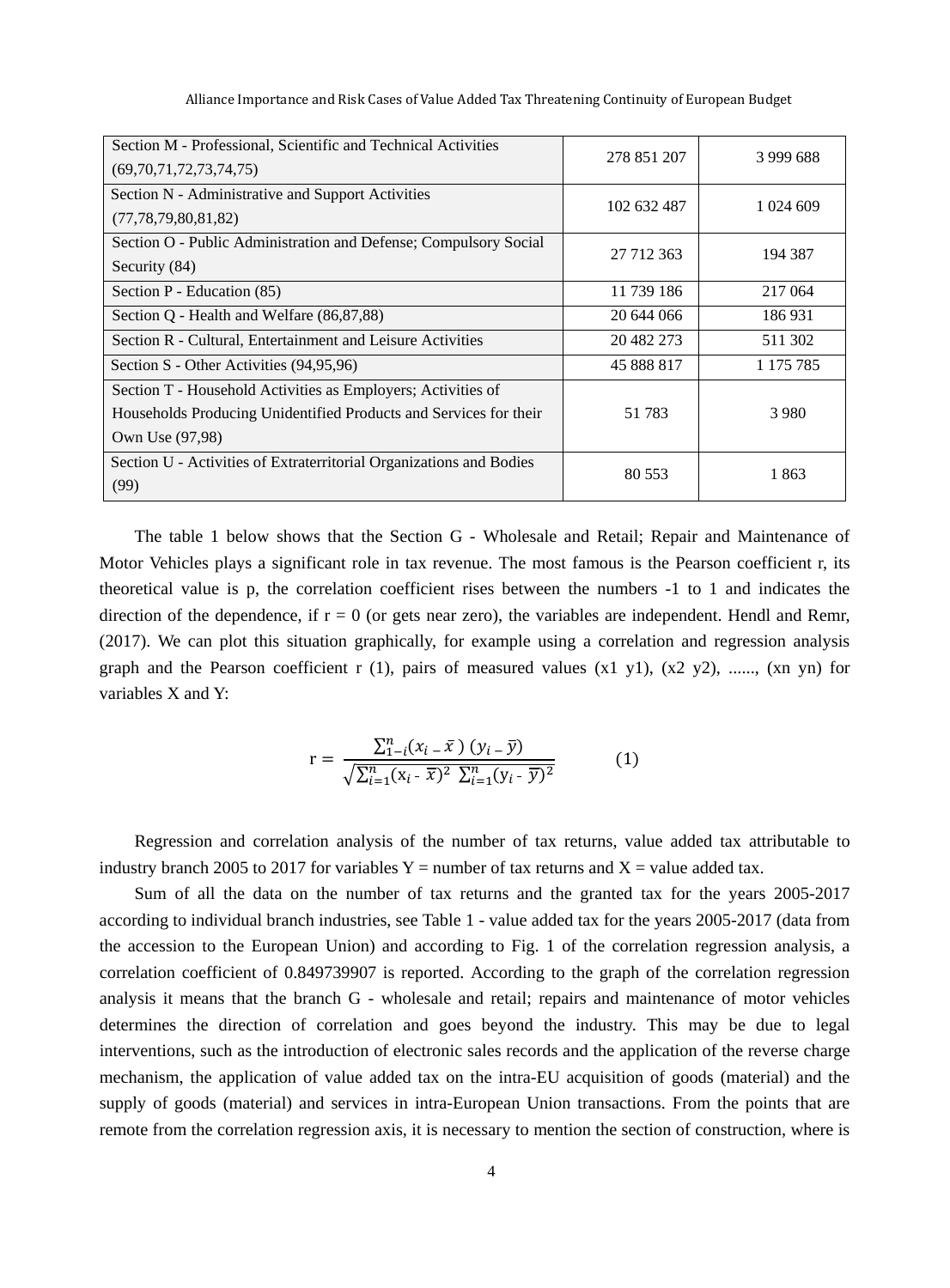also the role of domestic reverse charge. After further analysis, due to the distance from the correlation and regression analysis axis, the processing and agriculture sections were suitable.

 $T$  - test of the linear independence of variables verifies the validity of the  $H_0$  hypothesis against the alternative hypothesis  $H_1$ . The significance of the correlation coefficient is verified at a materiality level of 5% using Student's distribution. Quantum student's division tl - 0975,4 (Excel TINV function (α, n-2) or statistical table T2 Quantities tp Student Distribution S (k).

However, n = number of attempts, the hypothesis is rejected if:  $|t| > t_1$  and  $\omega$ , the correlation coefficient is statistically insignificant if we do not reject the hypothesis  $H_0$ .

Y - number of tax returns in individual branches of industry (section CZ-NACE)

X - Value Added Tax granted in the various branches of industry

H0: The number of tax returns and value added tax granted are totally independent for all sectors over the years 2005 to 2017.

H1: The number of tax returns and value added tax granted are totally dependent on all sectors for the years 2005 to 2017.

Quantile student divisions  $t_{1-0.975 \text{ (function Excel == T.INV.2T}(0.05;21)} = 2,079613845$ .

Fig. 1. Regressive correlation analysis of the tax and the number of tax returns in individual branches (CZ - NACE sections) for 2005 to 2017.



By the T - test, the  $H_0$  hypothesis was rejected and the  $H_1$  hypothesis was confirmed: the number of tax returns and value added tax is broadly linear for all sectors for the years 2005-2017. In Pearson's correlation, for the range of 0.1-0.3 it's weak correlation, 0.4-0.6 medium correlation, 0.7-0.8 strong correlation, above 0.9 very strong correlation. Correlation of tax and the number of value added tax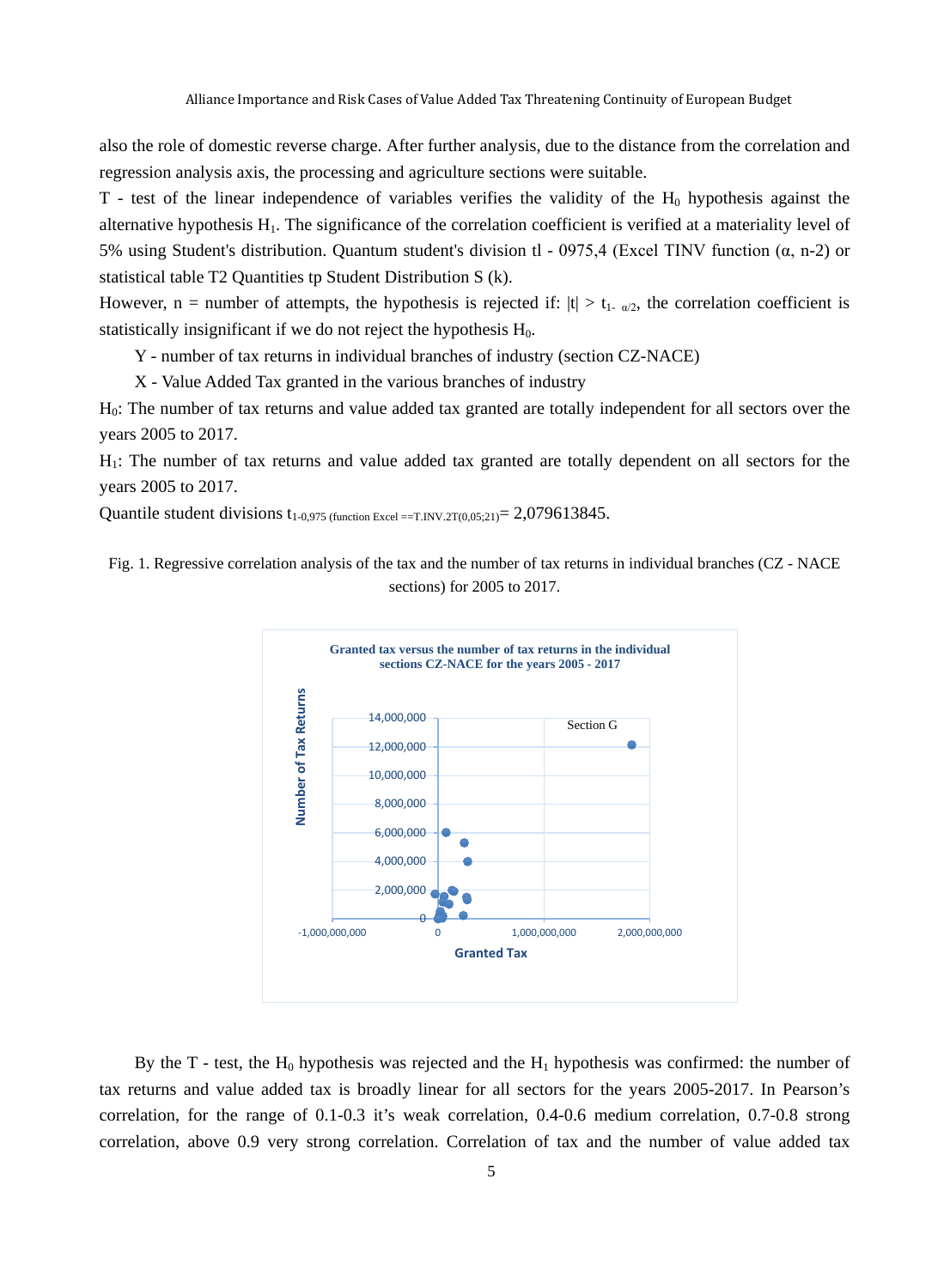returns for all sectors for the years 2005-2017 is assessed as strong. Thus, from the logic of the matter, it should be inferred, not only from the point of view of value added tax. The controlling of individual sections of the branch industry, respectively "economic activities" should be identificated according to the Value Added Tax Act, both from the past and forecasted outlooks.

The Fig. 1. and the Table 1. show that Section G - Wholesale and Retail; Repair and Maintenance of Motor Vehicles is very important for the economy of the Czech Republic, as it has a large share in the revenues of the Czech state budget. And this despite the fact that this section includes already mentioned reverse charge as part of value added tax. The principle of intra-community trade within the European Union lies in the trade in goods and services between registered value added tax payers in the course of their economic activity, where the seller of the goods or service does not pay value added tax, but records only the basis of the tax in his tax return and the mandatory statement – report, and the buyer or the person who accepts the service is liable for the tax and also states it in his tax return and at the same time he is entitled to deduction of tax in case that he fulfils the conditions stipulated by the law. This means, that in the basic reverse principle when conditions are fulfilled, the tax is not paid to the state budget, but tax frauds are also eliminated. However, the question is whether all transactions are actually carried out. It should be recalled that value added tax is linked to income tax. Within the European Union, information flows are compiled, comparing data from mandatory statements - summary reports from the supplier of goods and service providers, and data from the tax return on the recipient of services and goods. The means of control are information flows obtained through the Value Added Tax Information Exchange System, which serves to the electronic exchange of information in the area of value added tax, namely the fulfilment of the obligations of value added tax payers between European Union member states. The trade and services sector is very large and diverse in the European Union when third-country entities (outside the EU) enter the trade, but there is no room for the investigation in this article. Reverse charge diversifies risks, but still in the presence of tax frauds and "carousel frauds". OECD (2019)

The European Union's Commission Staff Working Document Impact Assessment, Generalized reverse charge mechanism, dates 21.12.2016 states:

The common system of value added tax (VAT) is a major and growing source of revenue in the European Union (EU), raising almost EUR 1 trillion in 2014, which corresponds to 7% of EU GDP or 17.5 % of national tax revenues, including social contributions. One of the EU's own resources is also based on VAT (13% of EU budget in 2014). As a broad-based consumption tax, it is considered as one of the most growth-friendly forms of taxation. However, huge sums of VAT are being lost each year due to tax fraud and evasion. Research shows that the overall difference between the expected VAT revenue and the amount actually collected (the so-called 'VAT Gap') amounted to nearly EUR 160 billion in the EU in 2014. About EUR 50 billion out of this would be due to carrousel fraud. This illegally deprives Member States' public budgets of money but also creates unfair competition between compliant and non-compliant businesses. EUR-Lex (2019).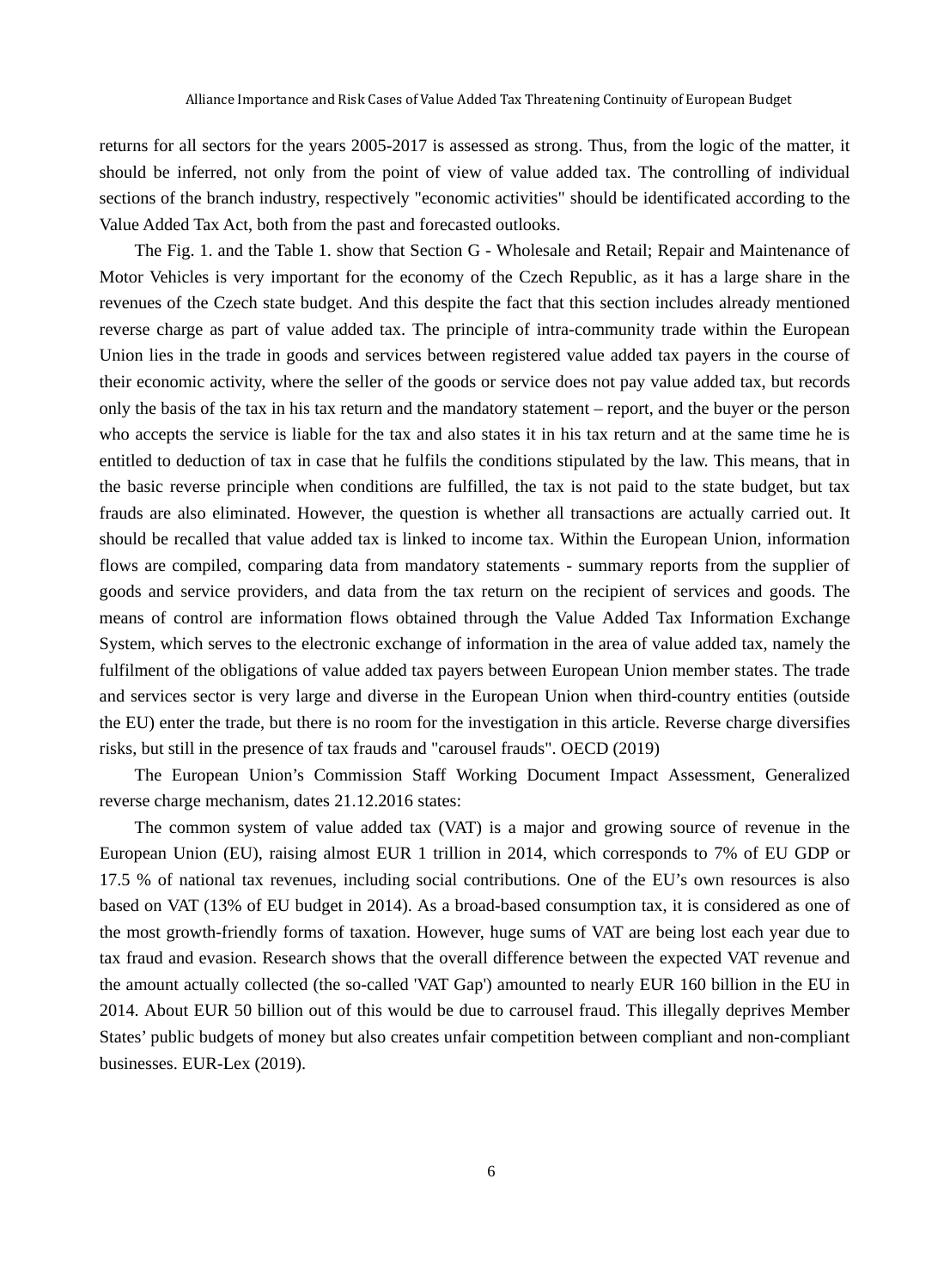#### **Analysis and Discussion**

But we will not even deal with these cases in this article. We take the simple and real case that holds the Czech proverb "it does not have to flow; it is enough if it drips". In the framework of the VIES benchmarking controls, which are undoubtedly numerous due to the number of taxable transactions carried out, a certain financial limit is probable that is determined and investigated under the imbalance. But let's take a case where monthly data on the imbalance between the supplier and the purchaser of the goods or the provider and the recipient of the services gets below the specified threshold for further investigation.

As a case, we will choose three countries from the European Union. The entrepreneur will come from the EU1 (for our case listed by the EU Member State, but it can also be a case from 3rd countries - outside the EU) and decides to register with the intention of economic activity in the EU2. In the EU2, he establishes a business corporation, signs up as a VAT payer, and receives a tax identification number (VAT). In this Member State, it will also find its seat - a virtual seat, as it is physically, existentially and entrepreneurially (family  $=$  background) moving in the EU3. In the EU3, he uses all that a reverse charge system can offer to the taxpayer. All of his purchases are tax free, as he submits a tax identification number issued in EU2. That's the beginning of the information flow time. In an EU2 country where an entrepreneur is registered as a taxpayer of value added tax, he has to fulfill the corresponding obligations, at least in the submission of tax claims. As an expert in his duties, he can serve negative tax returns there (without all data). So the tax administrator will not have any doubts, because other information is unavailable. The game of time will be more interesting if it is a VAT payer who submits his tax returns quarterly rather than monthly. His possible business activities, given the physical distance, cannot be fully monitored from the EU2, the EU2 tax administrator does not have local knowledge and the payer does not have a corporate social responsibility. The flow of information on possible purchases of goods and services in an EU3 country comes to the country that issued VAT, i.e. EU2 with a time lag and in relation to the amount of paid entrepreneurs in the country EU3. The information may not be verified due to the amount of tax fraud in a unit of time. In the case, that information on the transactions completed without tax from the service providers and the suppliers of goods listed in the summary report and compiled in the VIES system comes to the EU2 tax administrator, apparently by the cumulating of time units, it will ask whether the payer actually carries out his activities and where output tax is paid. The EU2 Tax Administrator will issue a call to remove doubts about the tax period under consideration.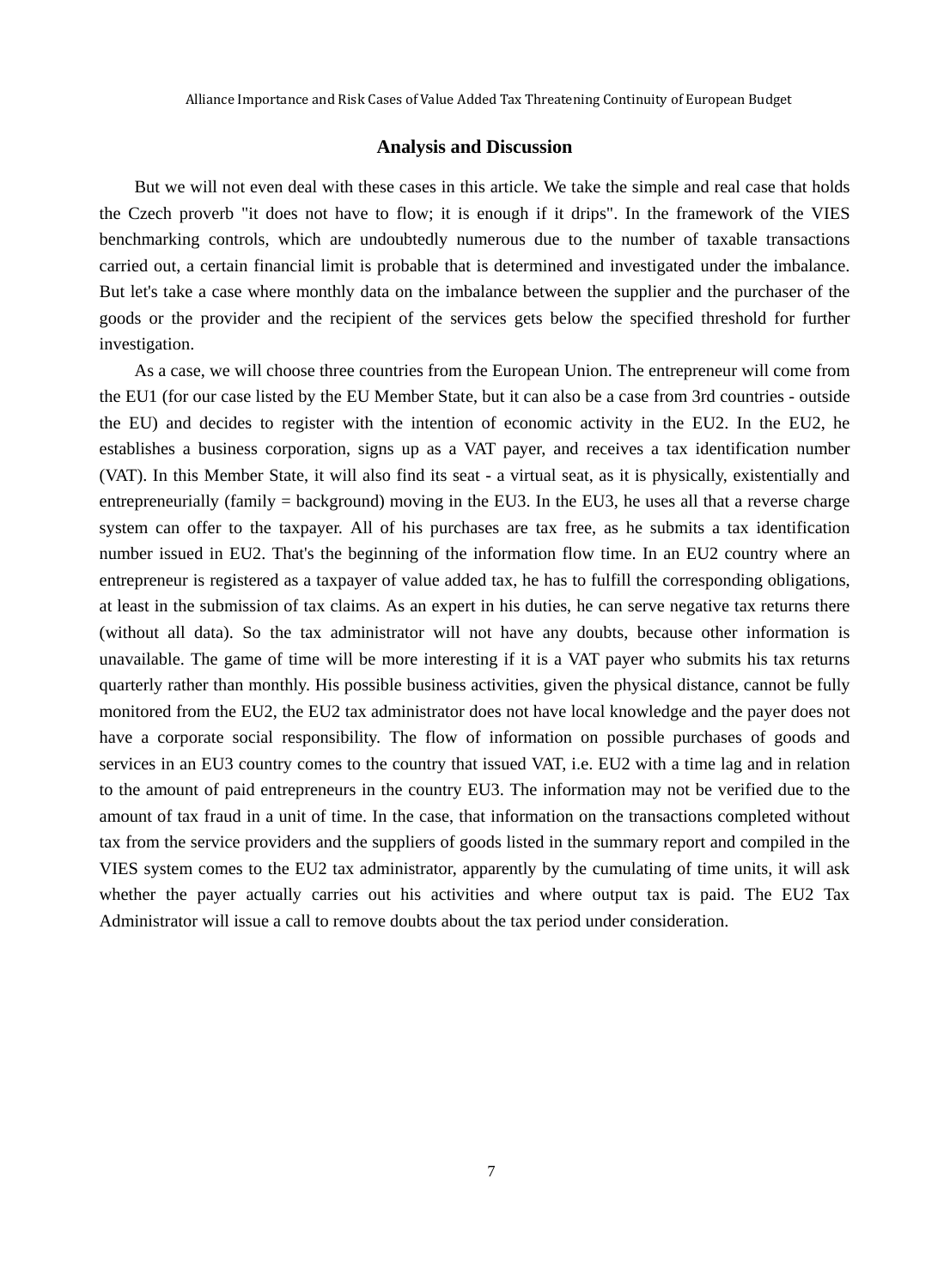#### Table 2. Entities table

| Classifier<br>Name of the entity           | Semantics<br>Entities role                           | <b>Remarks and Decorations</b>                                                                                                                                                                                                                                                                                                                          |
|--------------------------------------------|------------------------------------------------------|---------------------------------------------------------------------------------------------------------------------------------------------------------------------------------------------------------------------------------------------------------------------------------------------------------------------------------------------------------|
|                                            |                                                      | Characteristics, properties, symptoms,<br>system features, quantity, quality,<br>measurement units, specifications,<br>ornaments                                                                                                                                                                                                                        |
| ENV System of VAT European<br>Union        | European Union                                       | 28 Member State of the European Union                                                                                                                                                                                                                                                                                                                   |
| <b>ENV EU 1</b>                            | Member State of the<br>European Union 1              | for our purposes marked with 1, for our case<br>listed by the EU Member State, but it can also<br>be a case from 3rd countries (outside the EU)                                                                                                                                                                                                         |
| <b>ENV Country of Origin</b>               | Environment in the<br>Member State 1 of<br>departure | the original country where the background<br>was                                                                                                                                                                                                                                                                                                        |
| <b>ENV EU 2</b>                            | Member State of the<br>European Union 2              | country, there is the fictitious seat of a<br>business corporation                                                                                                                                                                                                                                                                                      |
| <b>ENV Country of Registration</b>         | Environment in the<br>Member State 2                 | <b>Financial Administrative</b><br>there is the Value Added Tax registered and<br>the establishment of a business corporation                                                                                                                                                                                                                           |
| <b>ENV EU 3</b>                            | Member State of the<br>European Union 3              | country backgrounds                                                                                                                                                                                                                                                                                                                                     |
| <b>ENV Country of Economic</b><br>Activity | Environment in the<br>Member State 3                 | the environment in which it is actually living<br>and the economic activity is carried out, in<br>this country are not registered for any tax                                                                                                                                                                                                           |
| x/y/z                                      | Symbol<br>of the Logistics Process<br>System         | from source to target, acting on a defined<br>ENV; the symbol has the shape of a<br>pentagon with sharp corners, the controlling<br>actor is the interface line dividing the<br>logistic flow into two qualitatively different<br>doses from the source to the target, the doses<br>may have the nature of the flow of material,<br>information, money, |
| PrS Conditional Tax<br>Migration           | Movement of business<br>activities across the EU     | <b>Conditional Tax Migration</b>                                                                                                                                                                                                                                                                                                                        |

The challenge should be addressed with clear specific doubts, so only with the information available to the tax administrator. Here, we need to point out the intersection where the administrator cannot work with the information at his disposal because it is not possible to define it negatively: for example, "prove that you have not acted", i.e. the tax administrator is unconstrained in this respect. However, it has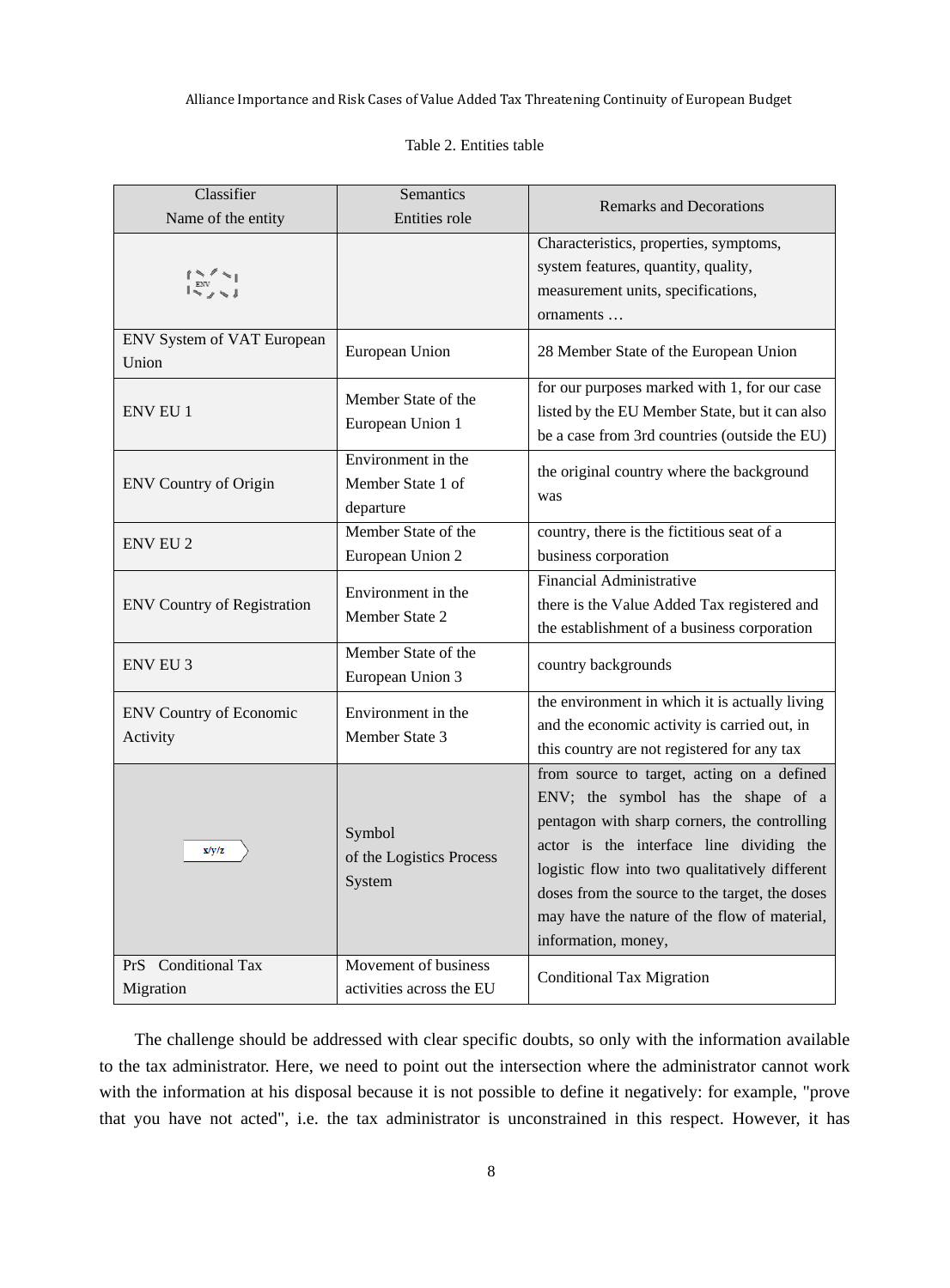information about the purchases of goods without tax, or the receipt of the services, they list in a call to remove their doubts and sends them electronically to the virtual office. The call is sent to our payer's mailbox, which will not be accepted, and is automatically delivered on the 10th day after the expiration of the deadline. The deadline for removing these doubts is set at 15 days from the date of delivery of the call. Of course, the payer does not respond to that call. But in the next quarter, he will return the tax return, which is filled in as negative. And the whole cycle is repeated over and over again. At the same time, the tax administrator is limited to information where the supplier of goods and the provider of goods are known. Within the legislative environment, for the time being, the tax administrator is unable to prevent the taxpayer from doing his business, for example by canceling registration for non-compliance, because the payer fulfills his obligation by filing negative tax returns. The EU2 tax administrator is difficult to reach and communicate with and turns to the EU3 tax administrator, but it also depends on how long it is, depending on EU information2.

#### Fig.2. Conditional Tax Migration

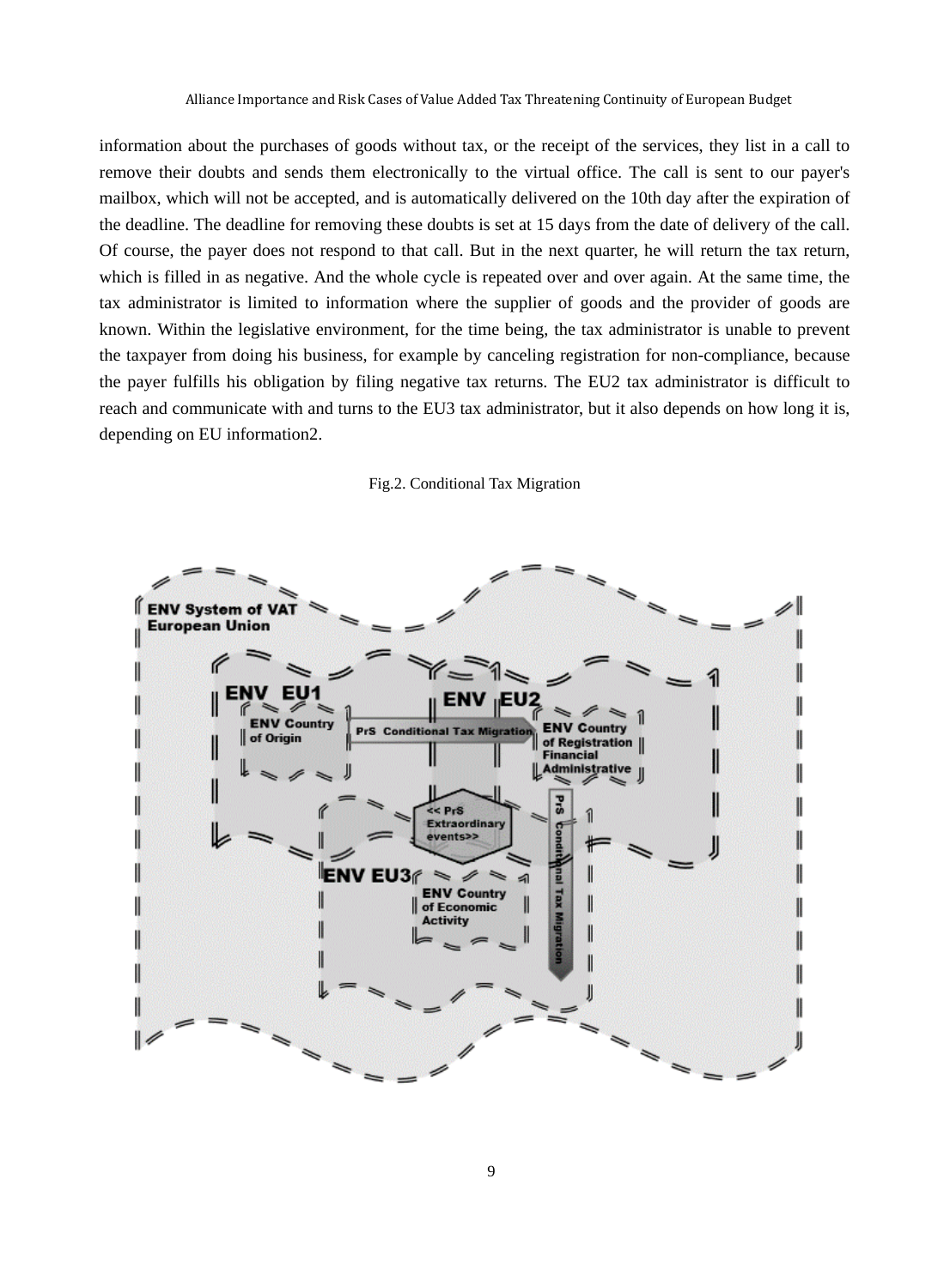The whole process is dependent on the type, amount and speed of the flow of information over time. Payers can also not cancel the registration because the information that they are purchasing goods or accepting services in the European Union is not appropriate for canceling the VAT registration. Thus, the EU2 does not resolve the case until it can provide tax relief aids or assume that the taxpayer does not carry out any economic activity and, on that basis, assess the tax on purchased goods and services and refuse to deduct the tax. The tax is assessed, and if it is not paid, it is difficult to enforce it and the possibility is it will never be collected.

Each actor in the fraudulent chain has a defined role in time and environment. An example of a case of fraud within the presented coat of arms (Fig. 3) is part of a possible larger system operating in several EU member states. From the above, it can be assessed that the fraudulent system of the VAT chain has the ability to adapt in a timely manner and camouflage. In order for fraud to be resolved, it must first occur and draw attention to itself by mistake in your system.



Fig.3. Coat of arms of entities of the fraudulent VAT chain

The fraud triangle according to Dr. Donald R. Cressey (1950) and Douglas M. C. Allan's 'fraud diamond' (2018) can be supplemented by a fifth component in the case of the value added tax and chain fraud environment, namely the 'fraudulent timely adaptability and camouflage' case. The environment of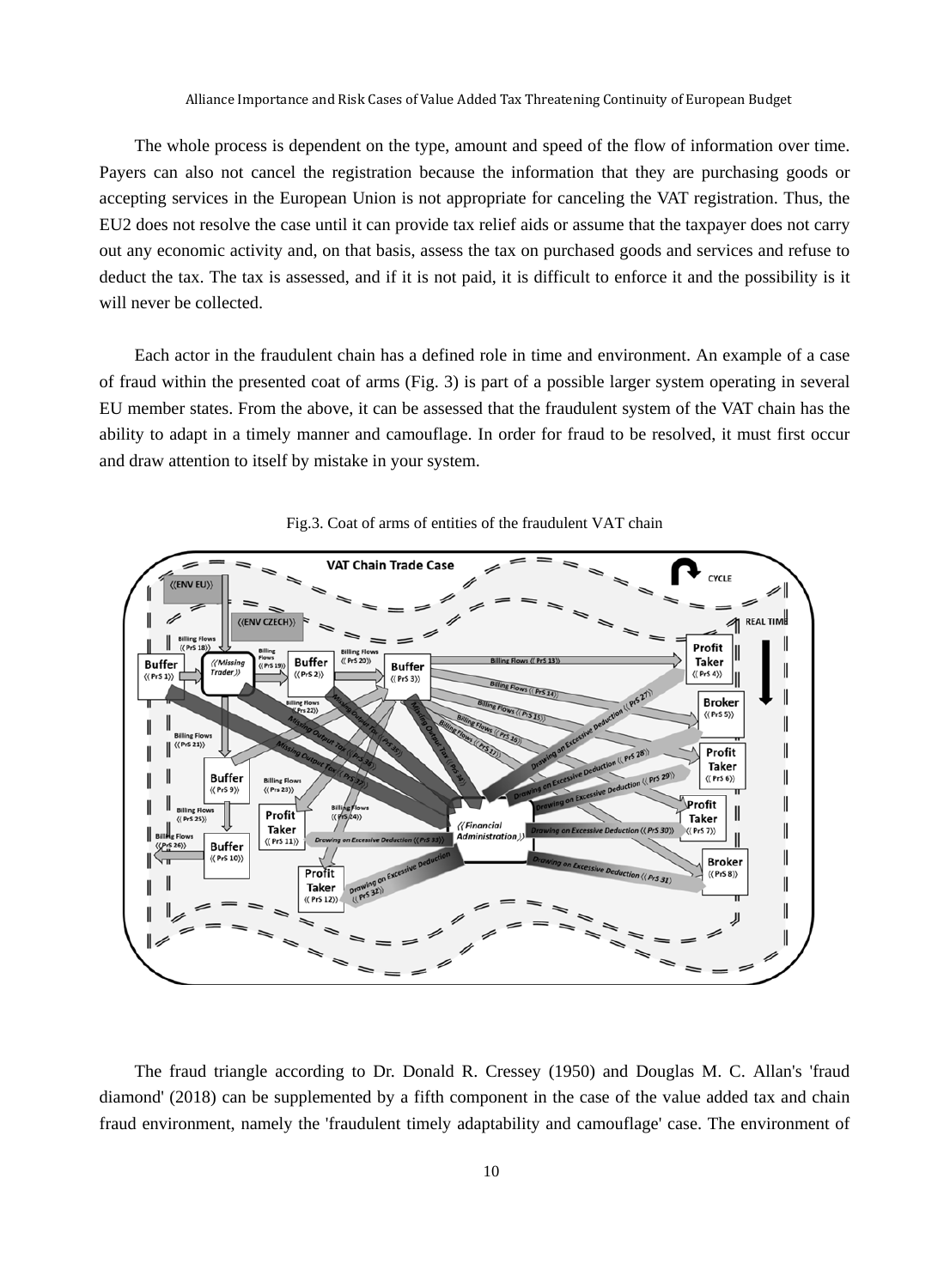the deception intended by the insider can be "sustainably realized" only at the intersection of all 6 modeled entities. Hexagon illustrates the opportunities in the process system of the VAT environment, which, however, must be eliminated at the same time by crisis management and crisis preparedness.

For the management of financial administration, it is possible to deduce from the mentioned hexagon the risks that would entail the system of chain fraud.



Fig.4. Hexagon of Tax Fraud

## **Conclusions**

This study case is presented unconventionally but its foundations are based on real tax fraud of an individual who establishes a business corporation, registers as a taxpayer of value added tax and moves to the territory of the European Union. By linking other value-added taxpayers to the payer described above, chain and carousel fraud can occur. Value added tax should maintain its neutrality, economic activity should be encouraged. The European Union should be seen from the point of view of taxation as a whole. However, it is a question of whether it is possible to fight tax fraud in such a large environment in real time with the flow of information. The author of this paper would also like to mention another path for which there is not space in this work, namely social responsibility as a safe and sustainable development community of people in today's globalized world.